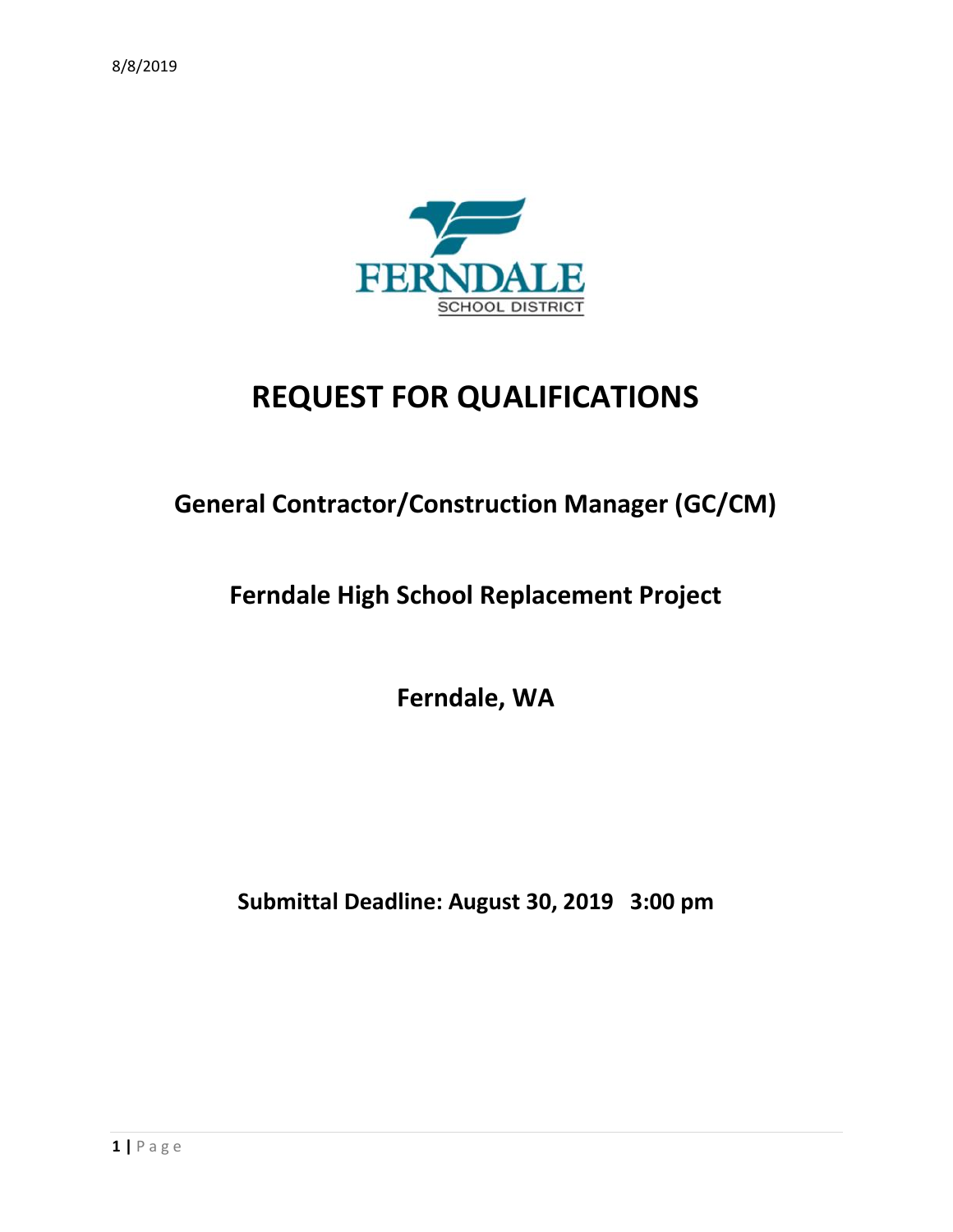# **REQUEST FOR QUALIFICATIONS (RFQ)**

#### **General Contractor/Construction Manager Services**

#### **1. INTRODUCTION**

Ferndale School District (FSD) is accepting Statements of Qualifications (SOQs) from General Contractors/Construction Managers (GC/CM) to:

- Join and embrace the role as an integrated team member of the FSD team that includes Dykeman Architects, specialty consultants, FSD staff, and ESD 112 owners' representatives. As a team member, the GC/CM and key subcontractors must be focused entirely on ensuring the best interest of the project, FSD staff and students.
- Perform and provide top quality pre-construction services that include value engineering, constructability reviews, cost estimating, scheduling, collaboration with the design consultants, logistics and phasing, site investigation and destructive testing, and assisting with selection of building materials and systems.
- Utilize and provide integrated construction technology including BIM, Virtual Design and Construction.
- Aid in the establishment and in the achievement of high-performance construction and design goals.
- Manage and solicit subcontractor and supplier bidding in accordance with RCW 39.10
- Ensure the delivery of the highest quality project, through top-notch construction services that ensure safety is the highest priority.
- Provide a project that is on time and under budget.

FSD intends to award a contract for GC/CM services (GC/CM Contract) via a three-step competitive negotiation method to ensure the procurement of the highest qualified contractor based on the strongest management, and fees that are market competitive. The first step is the Submittal of Qualifications, as per section 6 of this RFQ and evaluated as per section 11. The firms with the highest rank after the evaluation of the SOQ's will be requested to participle in an extended interview, that may include site and office visits to current projects along with a team interview. The highest evaluated teams after the interview will be invited to submit price proposals for specified general conditions and contractor's fee.

- **There will be a mandatory pre-submittal conference on August 19, 2019 at 1:30 pm at Ferndale High School located at 5830 Golden Eagle Drive, Ferndale, WA 98248**
- All official documents and notification of all addenda for this process are on the District website (ferndalesd.org).
- All costs incurred by the firms who choose to participate in the RFQ process shall be the responsibility of the proposing/submittingfirms.

#### **Project Team Members:**

| Ferndale                         | <b>ESD 112</b>                     | <b>Dykeman</b>              |
|----------------------------------|------------------------------------|-----------------------------|
| <b>School District</b>           | <b>Construction Services Group</b> | <b>Architects</b>           |
| Linda Quinn, Superintendent      | Heidi Hansen, Project Mgr.         | Tim Jewett, Principal       |
| Mark Deebach, Assistant Sup't.   | Tex Laddish, Construction Mgr.     | Trish Sherman, Project Mgr. |
| Scott Brittain, Assistant Sup't. | Kirk Pawlowski, Director           |                             |
| Jeremy Vincent, HS Principal     |                                    |                             |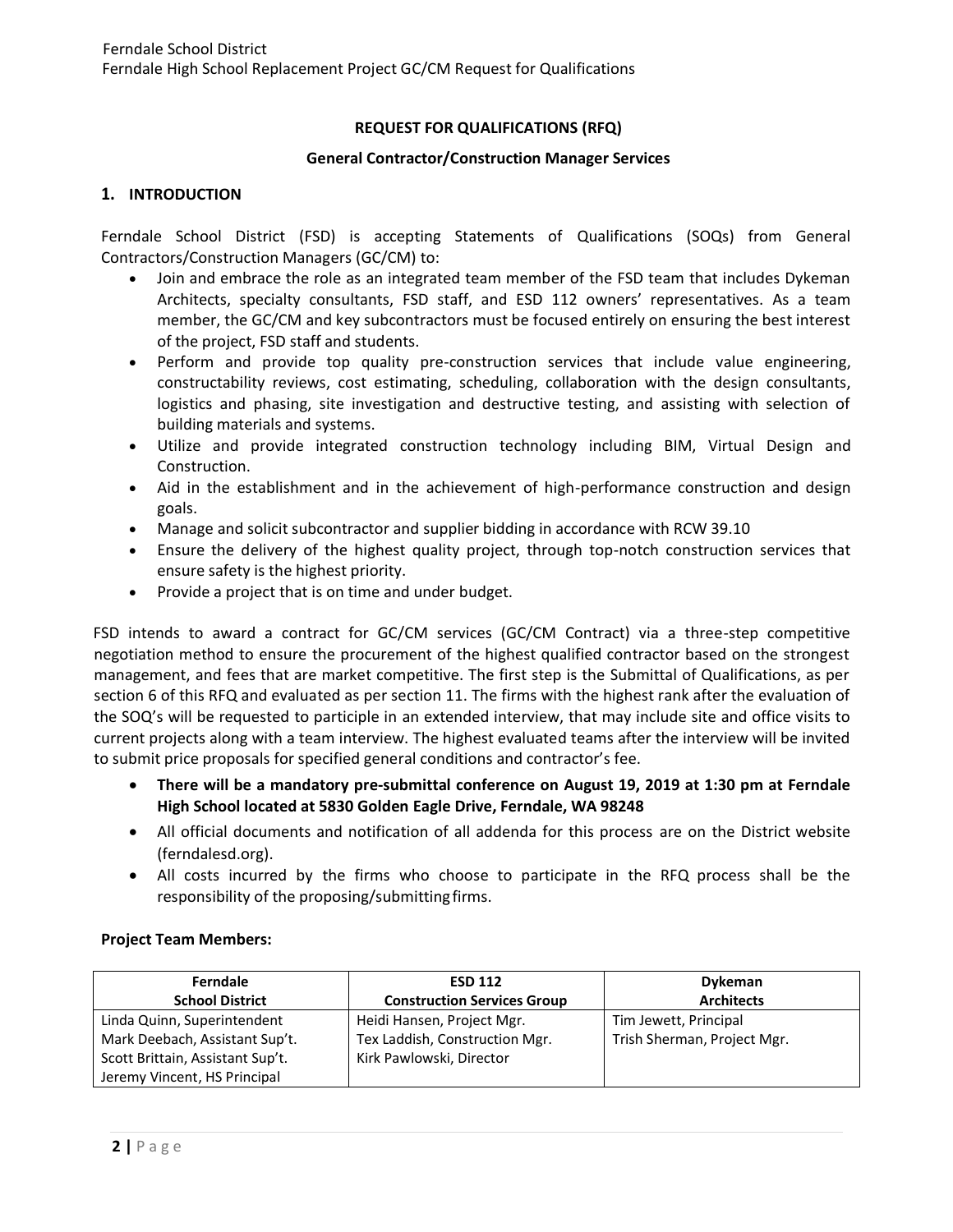# **2. PROJECT DESCRIPTION**:

The Ferndale High School Replacement is the key project for the Ferndale School District as part of its 2019 voter-approved bond program. The existing school includes multiple buildings constructed over several decades and serves approximately 1,200 students. School will remain in session on site during construction.

The replacement high school is expected to be around 190,000 - 200,000 GSF of new construction and will have a core capacity for up to 1,600 students. Based on a September 2023 completion date, the new school has an estimated maximum allowable construction cost (MACC) in the range of \$79M to \$81M. In addition, this project also includes upgrades to the existing 27,400 GSF Performing Arts Center (PAC). The estimated MACC for the PAC upgrades adds another \$1,500,000. \*

FSD has selected Dykeman Architects to lead visioning, educational specifications and the design for the project. At this time, the full scope of the project is yet to be determined. Currently it is assumed that at a minimum, the work will include the following:

- Hazardous materials abatement
- Demolition and/or removal of existing buildings
- Construction of new high school
- Partial upgrades to the existing Performing Arts Center
- Replace, remodel and/or relocate Greenhouse & Aquaculture buildings
- Upgrade or replacement of existing stadium
- Installation of synthetic turf football/soccer field and track
- Site improvements including bus and parent drop off, parking/circulation, access driveways and green space
- Phased construction will likely be required due to occupied site

The project may include other scopes of work related to the Ferndale High School campus location, if agreed upon between the FSD and the selected GC/CM contractor.

*<sup>\*</sup> Note that this project is in the beginning of the educational specifications process and that the final size and scope of the new facility has yet to be determined. This RFQ is using preliminary estimates for cost and size, both of which will be refined during the design process.*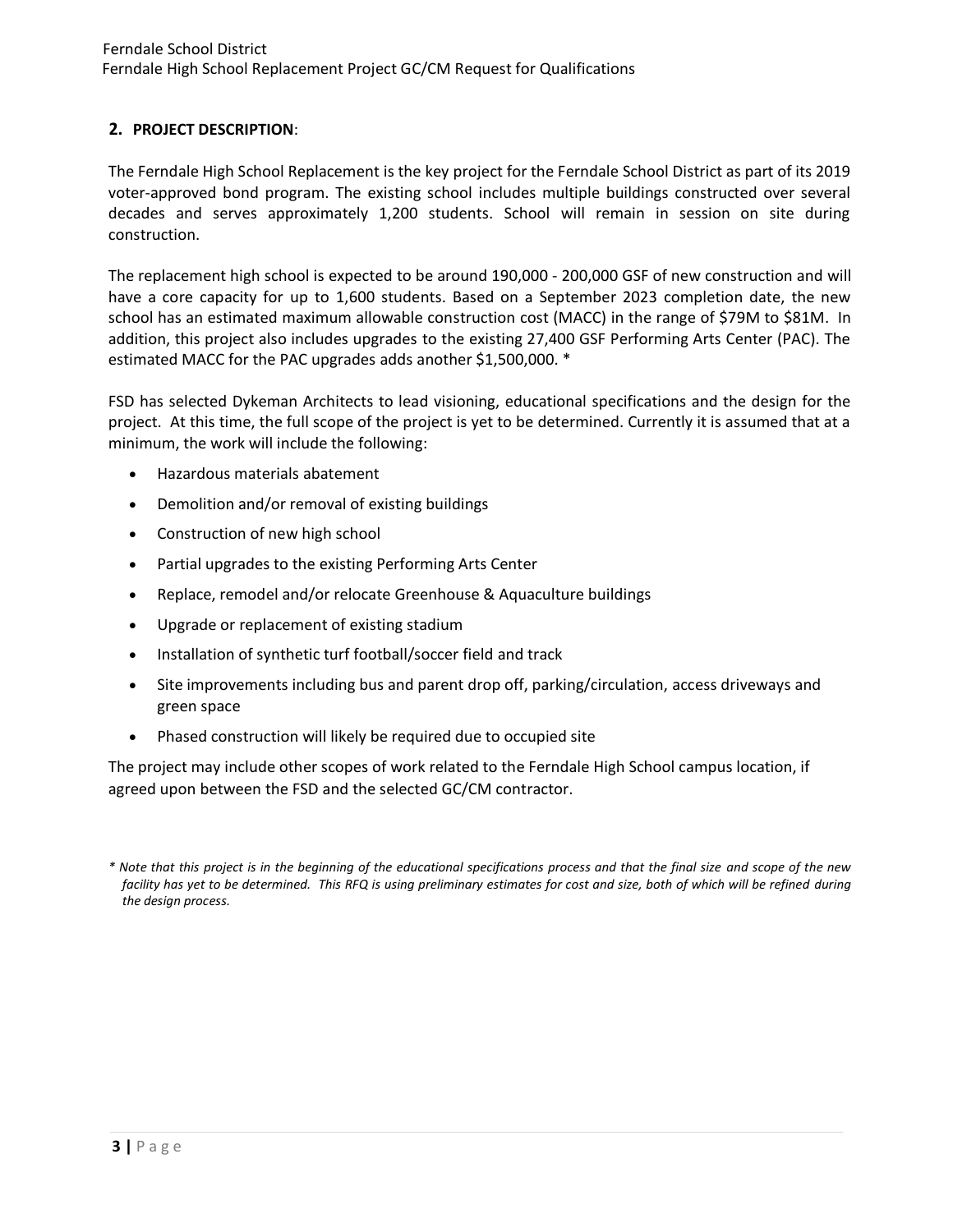Ferndale School District Ferndale High School Replacement Project GC/CM Request for Qualifications

#### **3. SCHEDULE**

The following is the projected schedule for the project.

# **GC/CM Selection:**

| <b>PRC Approval</b>                                                                           | July 25, 2019                             |
|-----------------------------------------------------------------------------------------------|-------------------------------------------|
| First Advertisement for GC/CM                                                                 | August 8                                  |
| Second Advertisement for GC/CM                                                                | August 15                                 |
| <b>Pre-Submittal Meeting</b>                                                                  | August 19 @ 1:30                          |
| <b>Receive GC/CM SOQs</b>                                                                     | <b>August 30</b>                          |
| Review and Notify GC/CM Short listed Finalists                                                | September 9                               |
| <b>Interviews</b>                                                                             | Sept 23/24                                |
| Notify Submitters of Most Highly Qualified Firms & Invite to<br><b>Submit Final Proposals</b> | By September 25                           |
| Potential Site & Office Visits                                                                | TBD Sept 30-Oct 3                         |
| Deadline Sealed Proposals (GC's & Fee)                                                        | October 9                                 |
| Public Opening and Notify Submitters of Scoring and Most<br>Qualified GC / CM                 | October 9 @ 11 AM, FSD<br>District Office |
| Preconstruction Work Plan Due                                                                 | October 23                                |
| Tentative Approval by School Board of Selected Firm                                           | October 29, 2019                          |

#### **Design and Construction:**

| Visioning/Ed Specs/Programming            | August - November 2019 |
|-------------------------------------------|------------------------|
| <b>Schematic Design Begins</b>            | December 2019          |
| Design Development Begins                 | <b>March 2020</b>      |
| <b>Construction Documents Begin</b>       | September 2020         |
| <b>Anticipated Construction Start</b>     | June 2021              |
| <b>Anticipated School Opening</b>         | September 2023         |
| Anticipated Final Construction Completion | December 2023          |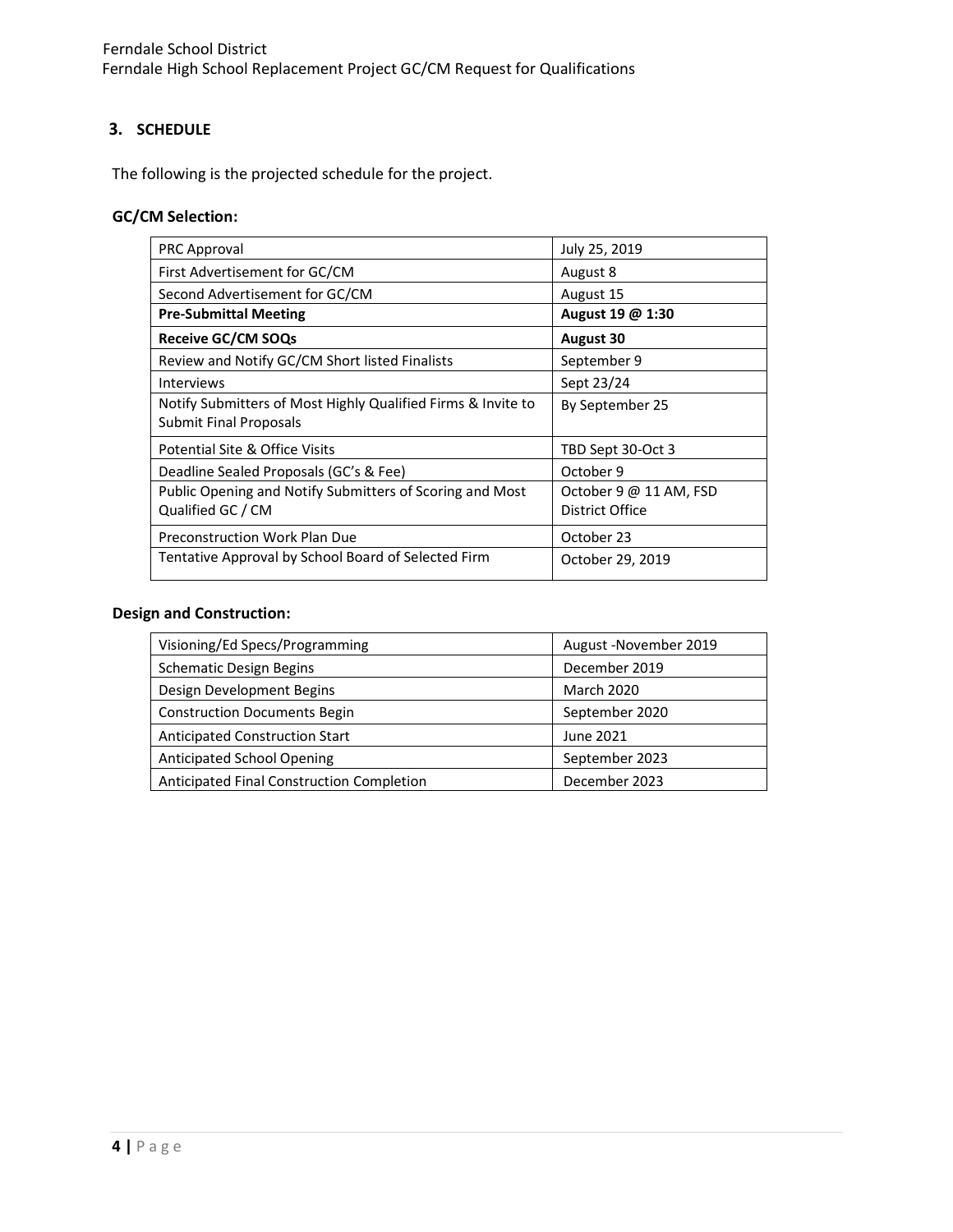# **4. SCOPE OF GC/CM SERVICES**

The Ferndale School District is seeking a highly qualified GC/CM firm to become an integrated team member. The firm must be led by a creative and strong manager throughout design and construction. In addition to the traditional pre-construction consulting services, FSD desires to have a GC/CM that has proven skills of working closely with designers to integrate the best in current technology. This technology includes BIM and Virtual Design and Construction, along with life cycle cost analysis and total cost of ownership. The GC/CM must also be proficient in all aspects typical to a GC/CM including, but not limited to:

- Understanding current/modern construction methods and techniques
- Developing Critical Path Method schedules
- Performing and participating in value engineering, life cycle cost studies, and constructability reviews
- Estimating
- Recommending and analyzing alternative design options
- Accurately knowing and studying the current labor market and conditions
- Ability to work with subcontractors to develop viable pricing alternatives
- Innovation and creative approaches
- Planning of work logistics and phasing
- Coordinating and communicating with all members of the project delivery team.

# **5. SELECTION AND AWARD PROCESS**

Ferndale School District will select the GC/CM for contracted services based on the evaluated combination of qualifications and fees.

- a) Received SOQ's will be evaluated and ranked based on the evaluation criteria in section 12 of these instructions. The top ranked firms will be invited to participate in an extended interview process that may also include site visits/office visits so that the District can obverse how the proposing GC/CMs perform as a cohesive unit on an actual job site. FSD hopes to be inviting two to four firms to participate in the interview process, but the number shall be at FSD's discretion.
- b) After the interviewed GC/CMs have been ranked, FSD may further short-listthe competition, and send an RFP detailing the contract terms and specified general conditions and fee terms.
- c) The GC/CM achieving the combined highest ranking/score based on the interview and SOQ will be selected for preconstruction services and negotiations of the GMP.
- d) Guaranteed Maximum Price (GMP) negotiations will follow RCW 39.10 requirements and will occur when the project scope is adequately defined at the 90% complete construction documents as determined by the GC/CM and the Ferndale School District. Once the GMP has been successfully negotiated, the GC/CM and the Ferndale School District will execute the GMP amendment to the GC/CM contract.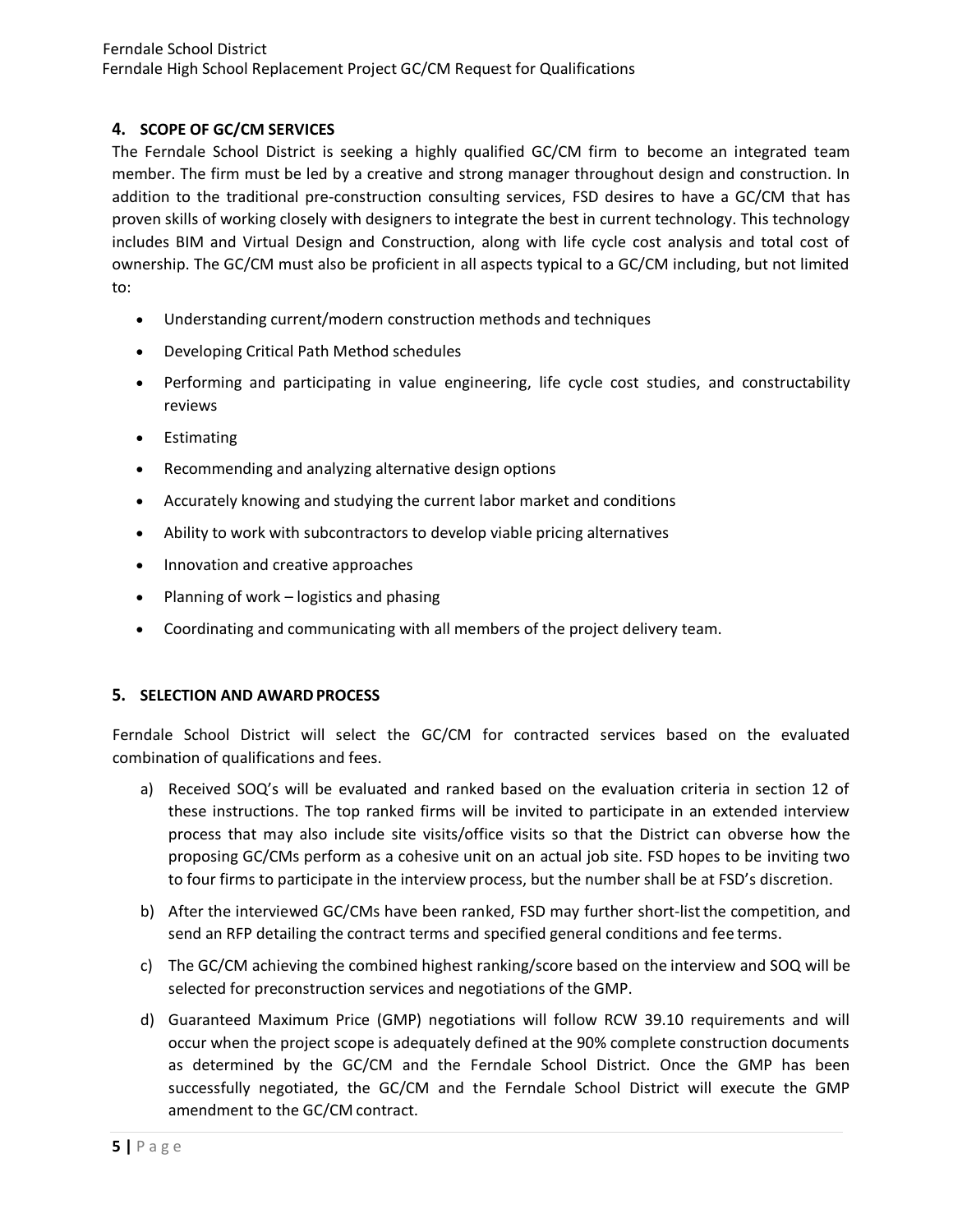Ferndale School District Ferndale High School Replacement Project GC/CM Request for Qualifications

e) GMP negotiations will be part of the preconstruction services, prior to the GMP amendment. If FSD determines that a satisfactory, fair, reasonable and funded GMP cannot be achieved, FSD may cancel the negotiations prior to entering into a GMP agreement, and may begin to negotiate with the next highest ranked firm, and/or pursue fixed pricebids.

#### **6. SOQ SUBMITTAL FORMAT**

Respond to each of the items as stated below in a clear and concise manner. All responses must be in the order as listed, clearly separated and labeled by response. Ensure attention to specific requests for information. The submittals shall be organized in a manner that will enable the GC/CM selections committee to quickly and easily access and assess the information. The submittal must be bound in 8- 1/2" X 11" format; three (3) signed hard copies, and one (1) pdf copy supplied via flash/usb drive or email to [TAMMY.LONGSTAFF@ferndalesd.org](mailto:TAMMY.LONGSTAFF@ferndalesd.org) are required. Please limit submittals to a maximum of 20 double sided pages including cover pages/letters, table of contents, and resumes. Contractor Verification Form may be added as an attachment in addition to the 20 pages.

Any questions regarding the RFQ should be directed to Heidi Hansen, Project Manager with CSG, on behalf of the Ferndale School District via email at <Heidi.Hansen@esd112.org.> Please do not contact the District directly.

**All Submittal of Qualifications must be received by 3:00 PM PST August 30, 2019, to: Mark Deebach, Assistant Superintendent, Ferndale School District, 6041 Vista Drive, PO Box 698, Ferndale, WA 98248.**

#### **A. Letter of interest**: (0points)

The letter of interest must be under two (2) pages and may contain any information not shown elsewhere in the submittals. Also, submit an executed Contractor Verification Form. The Contractor Verification Form is a requirement for consideration of the Statement of Qualifications. See Attachment A.

#### **B. Staff Qualifications** (10 points)

- 1. Provide an organizational chart and a staffing plan showing proposed staff, reporting relationships and key roles for each staff member. Describe roles and responsibilities for preconstruction and construction phase services. At a minimum, include information for the following staff members: the principal in charge, or corporate executive dedicated to the project, project manager, project engineers, superintendents, estimator, scheduler, and the safety officer. The proposer will provide, for the duration of the project, the full complement of staff, including the key individuals identified in this proposal.
- 2. Clearly identify the key individuals who will be providing the leadership role for the project and provide the day to day contact for FSD. Demonstrate proven success and how these individuals have accomplished that success in a similar role on other projects.
- 3. Provide detailed resumes for each proposed staff member including the last five relevant projects, employment history, education, and personalreferences.

#### **C. Past Performance on Similar Projects** (8 points)

1. Provide a description of the history and capabilities of your firm. Describe the types of projects or services the firm normally performs and the relative dollar value of each. Provide the firms bonding capacity and state the ability of the firm to bond these projects. List the name, contact person, and the contact information for the firms bonding agent, and include a statement from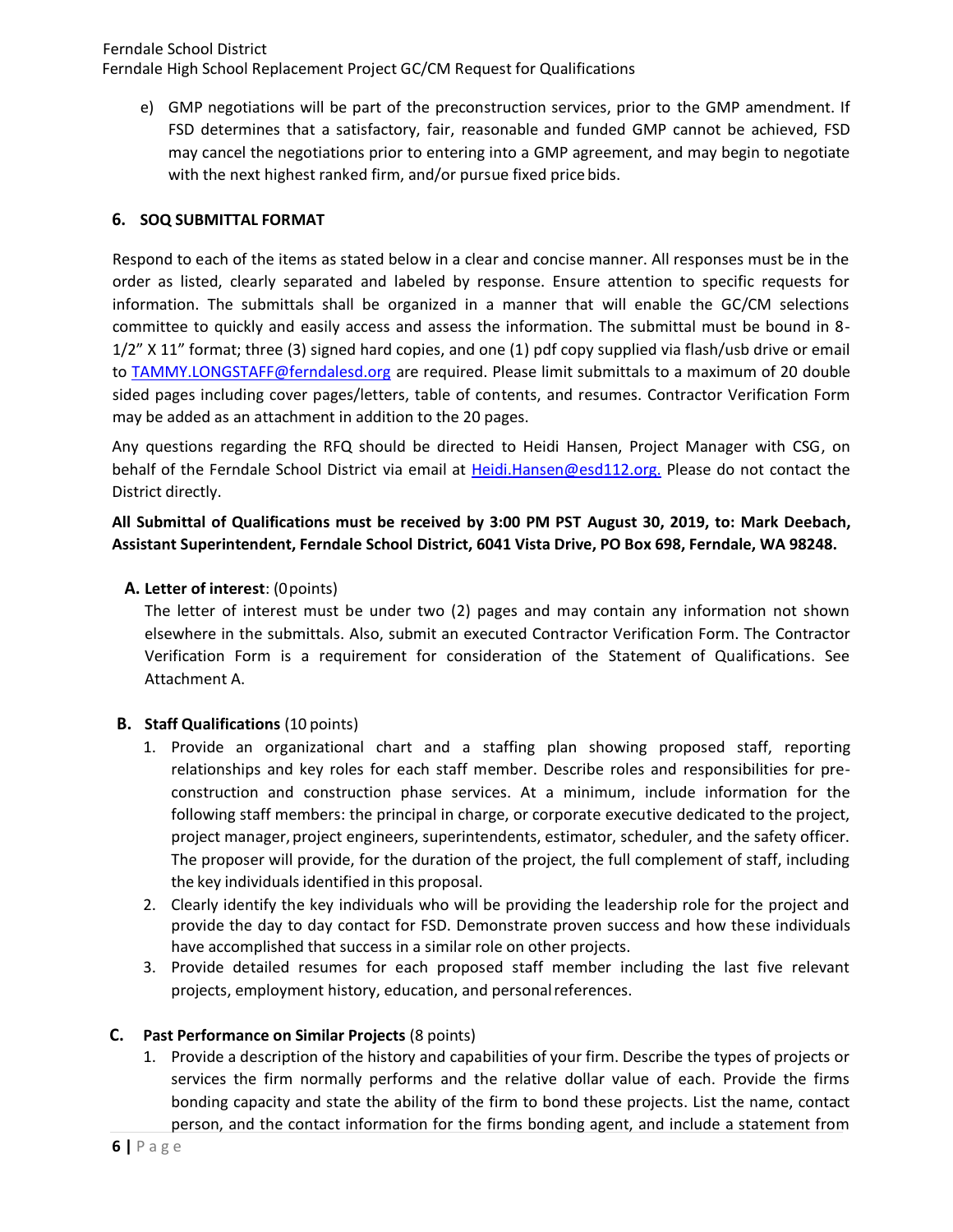#### Ferndale School District

Ferndale High School Replacement Project GC/CM Request for Qualifications

the bonding agent committing the ability to bond these projects.

2. Provide the profiles of a minimum of three (3) completed K12 projects where the basis of compensation was a negotiated price. Profiles should include new construction projects of similar size, scope, and the complexity regardless of the delivery method. Provide the initial negotiated price, the final negotiated price, and also the duration of the project. Provide the references for both the Owner and Architect (include the manager who is familiar with your firm's performance) for the projects profiled. Also note if any of the individuals named in your project team participated as members of the projects team for the listed project.

# **D. Self-performed Work, Location, and Current Workload** (6 points)

- 1. Describe the work your firm typically self performs and your capability to do so on these projects. How will you assure price competition on these scopes of work?
- 2. Describe the typical geographic range of your firm's work. If Ferndale is outside of that typical geographic range, how do you plan on managing this work to the benefit of FSD, including preconstruction meeting attendance and management during construction?
- 3. Provide a summary and overview of your firm's current, recent, and projected workload in addition to this project. Include a summary of the proposed team's current and projected work through the duration of the project. What has been your annual volume of work over the last five (5) years (in dollars)? What is your anticipated volume for the current year and what is your plan for the next three (3) years?

# **E. Accident Prevention, Safety and Claims** (4 points)

- 1. Provide a summary of your team's accident prevention program and submit your team's EMR and OSHA (WISHA) Lost Time Accident Rate for the past five (5) years.
- 2. Provide a record of claims, litigation, or arbitration matters initiated by your firm or against your firm (in which you were a named party), for the last five years. List the name of the project, the date of litigation, the amount of the settlement, and identify your involvement, i.e. plaintiff or defendant.
- 3. Provide a record of complaints or findings filed against your firm by regulatory agencies (e.g., OSHA, L&I, WISHA, WDFW, WDOE, City or County regulators, etc.) for the last five years. List the name of the project, the date of the complaint, and the amount of the settlement. Identify your involvement, i.e. plaintiff or defendant.

# **F. Project Approach:** (10 points)

- 1. Explain your team's approach to this project. What is your plan for completing the project, and how will you support FSD design and integrated team delivery goals?
- 2. Describe your firm's estimating capabilities, along with its cost tracking and cost control approach when working as a project team member during the design. Describe the submitted team's experience in actively interfacing with the design team to provide continuous, real-time cost feedback and estimating services.
- 3. Describe your firm's approach to determining and assessing constructability issues and proposing value engineering as well as assessing alternative construction options, projects and engineering systems for cost savings and life cycle cost designconsiderations.
- 4. Inform us of your firm's approach to quality control during design and construction including the coordination of subcontract work and commissioning building systems. Include a description of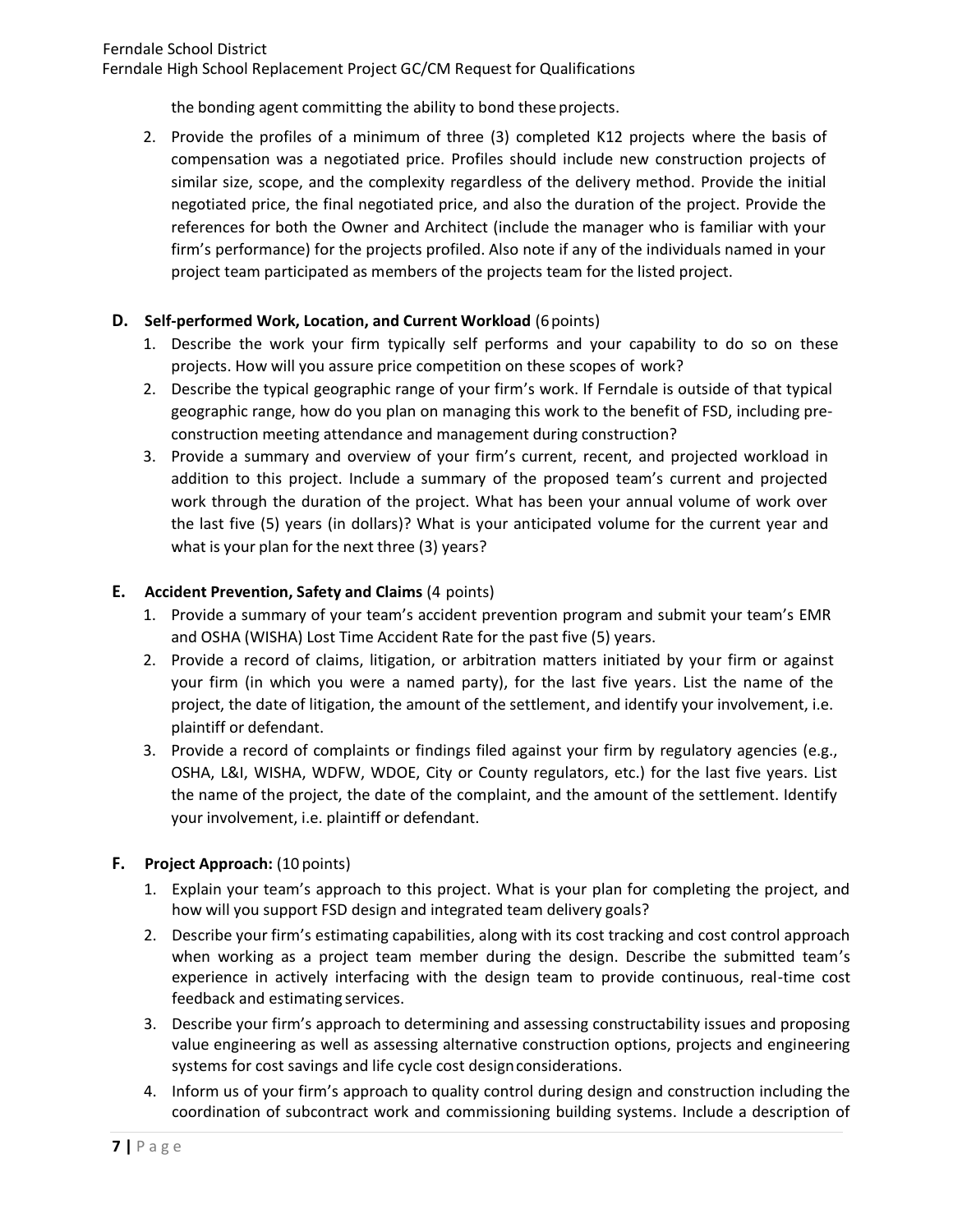Ferndale School District Ferndale High School Replacement Project GC/CM Request for Qualifications

> the quality control organization you plan to employ and the levels and authority of the individual's assigned responsibility.

# **G. DBE/MWBE Approach** (2 points)

Provide your firm's plan related to the DBE/MWBE outreach during design and construction including coordination of materials procurement and subcontract work.

# **7. INTERVIEWS (50 points)**

The highest ranked firms after the evaluations of the SOQ's will be invited to interview with the Ferndale School District to determine the strongest teams, including their leadership and communication skills/abilities. FSD may visit jobsites and the offices of the firms selected for interviews to gain an idea of how the GC/CM actually performs in the field. The formal interview will be held at the Ferndale School District.

If your firm is invited to be interviewed, questions will be directed to the proposed key project staff. At a minimum, the corporate executive, the project manager, project engineers and project superintendents dedicated to the project, project estimator, and the key individuals responsible for preconstruction shall be in attendance. In addition to presenting qualifications, experience, and the project team's approach to the project, the interviewees will be expected to respond to questions from the panel regarding the firm's proposal as well as answering any written questions that might be directed to the most qualified proposers after this solicitation is closed. The length and format for the interview will be provided to the short-listedfirms.

# **8. FEE PROPOSALS (10 points)**

Following the interviews, FSD may at its sole discretion invite selected firms to submit fee proposals. If a fee proposal is requested, the firm will be required to submit two (2) amounts on a form to be provided by FSD. The first number shall be for the "GC/CM Fee", and the second shall be for the "Specified General Conditions Work" will be specifically defined in the GC/CM Contract to be provided to those firms selected to submit final proposals.

- **1.** State your fee as a percentage and multiply it by the estimated contract sum to determine a single lump sum number for the dollar amount of the fee. The dollar amount of the fee will be added to the dollar amount for the Specified General Conditions Work to determine a single number, the proposer's total proposal.
- **2.** No other entries, modifications, or qualifications should be made to the proposal. FSD reserves the right to reject any or all proposals, and waive informalities or non-material irregularities in the proposals received.
- **3.** The name, address, and contractor registration number of proposer shall be typed or printed on the bid in the space provided. The name must match the name onthe proposal guarantee.
- **4.** Proposals must be submitted on the forms furnished by FSD, or on copies of those forms, and signed. Proposers shall submit proposals in the format provided in the proposal form. Only the amounts and information asked for in the proposal form will be considered as the proposal. All blanks must be completed.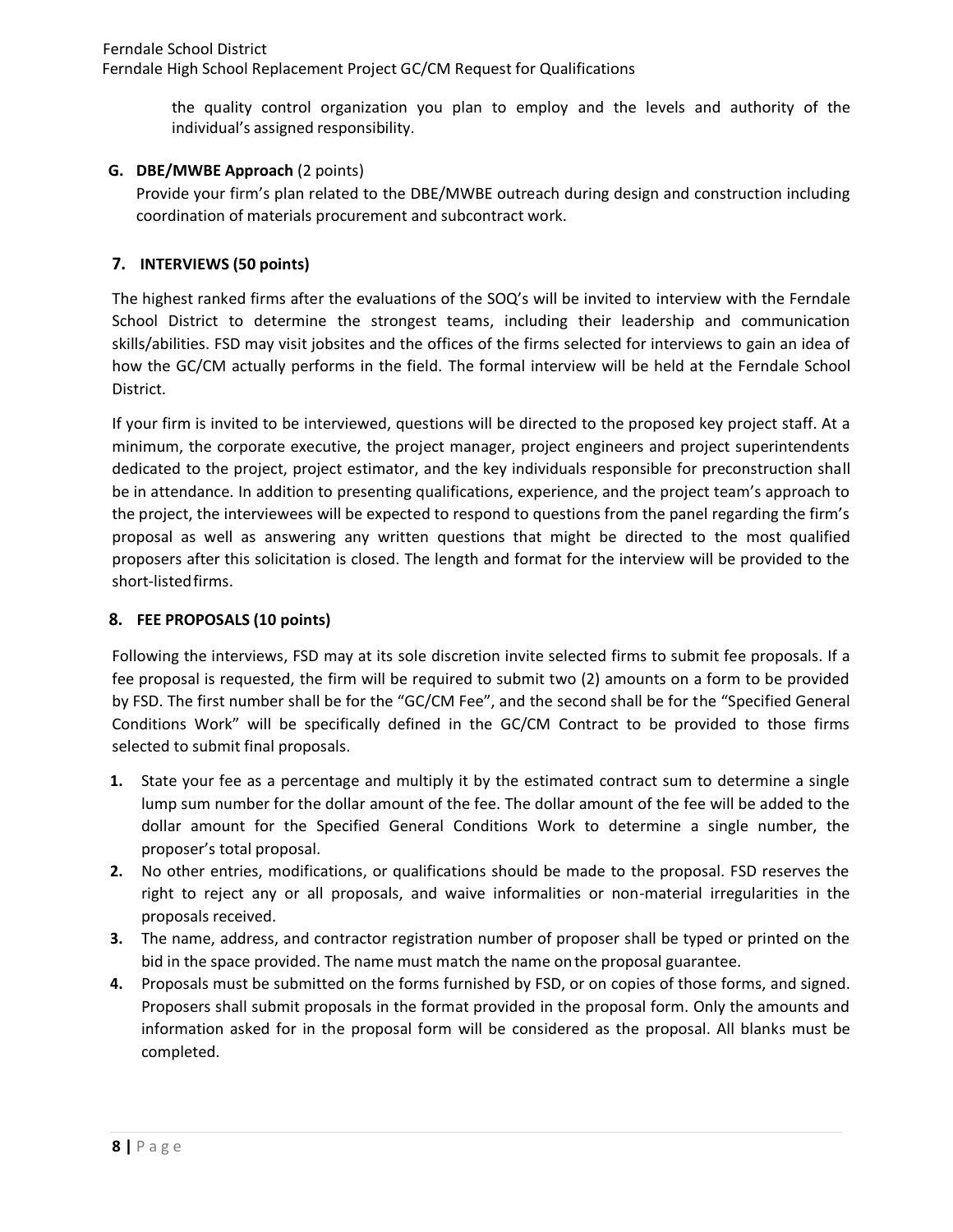### **9. CONTRACTOR REGISTRATION**

All proposers must be registered by the Washington State Department of Labor and Industries in accordance with RCW 18.27.020.

#### **10. DBE/MWBE PARTICIPATION**

FSD encourages proposals from disadvantaged and women and minority business enterprises and outreach to these organizations as part of the subcontractor bid packages on this project.

# **11. EVALUATION CRITERIA**

| Past performance on relevant projects 8 points        |  |
|-------------------------------------------------------|--|
| Self-performed work, firm location, workload 6 points |  |
| Accident prevention program, safety record  4 points  |  |
|                                                       |  |
|                                                       |  |
|                                                       |  |
|                                                       |  |
| Total Possible Score 100 points                       |  |

#### **Interview**

The Selection Committee will review all conforming proposals received in response to this RFQ, and based upon the results of their scoring/ranking, develop a short-list of firms to interview. Presentation topics will be identified in a request for proposal that will be transmitted to appropriate firms.

#### **Fee Proposal**

The most qualified firms based on evaluations committee ranking after the interviews will be requested to submit sealed proposals for fee and specified general conditions. The lowest conforming Fee Proposal will receive 10 points. All other fee proposals shall be evaluated as follows:

(Low Conforming Fee\*/Fee Submitted) X 10 points = Points Awarded

\*Low Conforming Fee = GC fee + Specified General Conditions; conforming fee is defined as a fee that conforms to the requirements in the forthcoming RFP.

The firm with highest number of total points scored will be retained to provide preconstruction services and negotiation of the GMP. **The Ferndale School District reserves the right to reject any GC/CM whose combined Fee Proposal amount exceeds the combined Fee Proposal of another finalist by 20% or more.**

# **The Ferndale School District reserves the right to waive any informalities or irregularities in any submittal.**